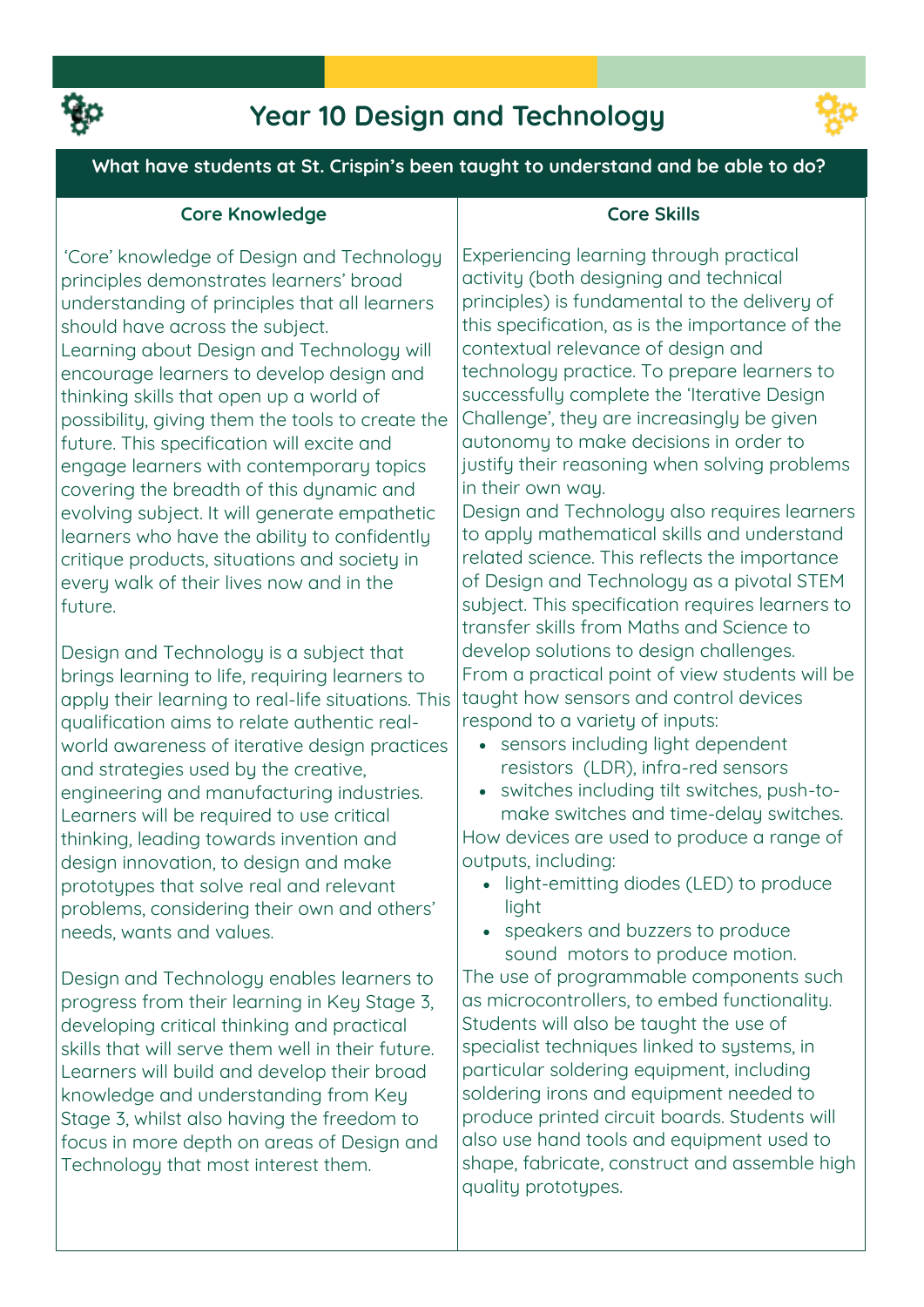

# **Year 10 Design and Technology continued**



### **What have students at St. Crispin's been taught to understand and be able to do?**

| <b>Core Knowledge</b>                                                                                                                                                                                                                                                                                                                                                                                                                | <b>Core Skills</b> |
|--------------------------------------------------------------------------------------------------------------------------------------------------------------------------------------------------------------------------------------------------------------------------------------------------------------------------------------------------------------------------------------------------------------------------------------|--------------------|
| This qualification will give learners an<br>opportunity to engage with creativity and<br>innovation and understand how they can be<br>enhanced by the application of knowledge<br>from other disciplines across the curriculum<br>such as Mathematics, Science, Art and<br>Design, Computing and Humanities, as well<br>as the practical and technical knowledge<br>and understanding they will learn from<br>Design and Technology. |                    |
|                                                                                                                                                                                                                                                                                                                                                                                                                                      |                    |
|                                                                                                                                                                                                                                                                                                                                                                                                                                      |                    |
|                                                                                                                                                                                                                                                                                                                                                                                                                                      |                    |